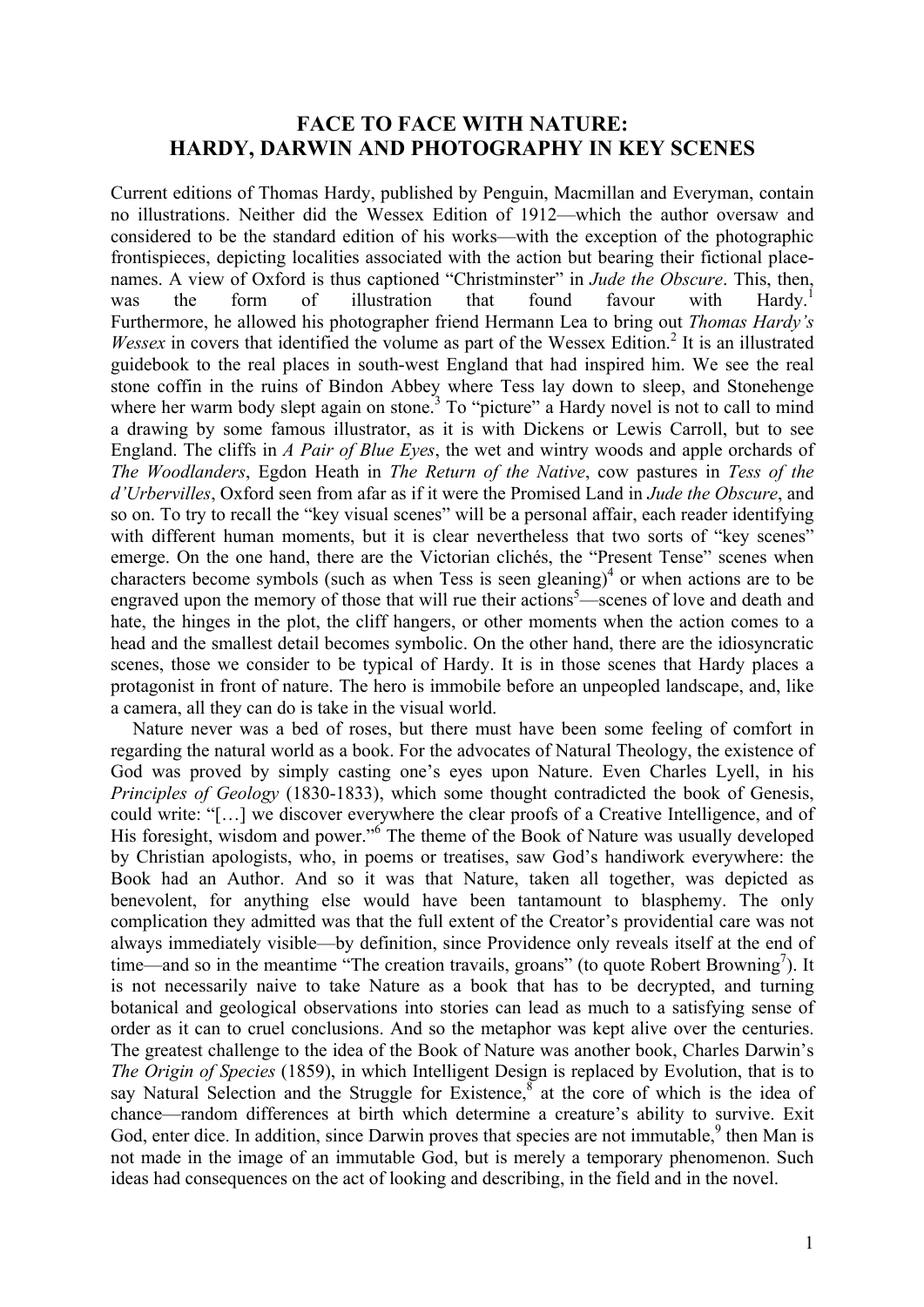Darwin's final paragraph, $10$  in which he gives his recapitulation as if it were a scientific formula, employing all his keywords, is also important because of its apparently anodyne opening: "It is interesting to contemplate an entangled bank […]".<sup>11</sup> This is precisely what poets and novelists would do in their attempt to come to terms with this new philosophical outlook upon the world. It was as if Darwin had written a caption that superimposed itself upon all things visible, a caption made out of his keywords: "Struggle for Life", "war of nature", "Extinction", and also his quieter word, "grandeur". These are not new themes—the mix of "*grandeur*" and "*misère*" is in Pascal, and nature is at war against itself in Shakespeare—but Darwin's theory of Evolution was remarkably coherent in pulling a number of apparently anti-Christian arguments all together. Looking and describing an "entangled bank" would become a religious question of greater urgency after 1859.

The photo-historian Michael Bartram has attempted to find evidence of Darwin's influence on landscape photography. But it appears that the evidence is thin. He has found close-ups of ferns and ivy by forgotten photographers, the most convincing for him being "A Bit in the Glen" (Anon., 1867). But there was another reason for taking close-up pictures of vegetation, and Bartram supplies it himself: painters and photographers, following the publication of the first volume of Ruskin's *Modern Painters* in 1843, had been inspired to attend to details, with the added advantage for photographers, from 1851 onwards, that the new wet collodion process, combined with the glossy albumen print, was particularly apt at reproducing sharp  $\delta$  detail.<sup>12</sup> Photographers and painters could react in unison to the most famous passage from the programmatic third volume of 1856, when Ruskin comes face to face with the very symbol of the romantic sublime and rejects it: "[…] Mont Blanc and all its aiguilles, one silver flame, in front of me; marvellous blocks of mossy granite and dark glades of pine around me; but I could enjoy nothing, and could not for a long while make out what was the matter with me, until at last I discovered that if I confined myself to one thing,—and that a little thing,—a tuft of moss […], I began to enjoy it directly  $\left[\ldots\right]$ <sup>n 13</sup>

Is Bartram exaggerating when he comments upon "A Bit in the Glen" and generalizes: "concentrated plant studies could suggest the chaotic struggle between species; the nightmare of uncontrolled procreative urges."<sup>14</sup> One longs to agree with him, but the written evidence is missing, as there is very little theory along those lines to be found in photographic journals of the period. Bartram has to conclude: "The photographers were maddingly reticent about their work  $[\dots]^{n+15}$  For my part, I have found nothing yet from the pens of photographers in this period that relates directly to Darwin, and must fall back on a single quote unearthed by Bartram. An anonymous critic discusses an exhibition of photographs and is reminded of tangled weeds in literature:

"To lump together some scraps of nature in a faint hope to preserve some organic unity in a more than usually heterogeneous Exhibition, we may mention with admiration Messrs. Ross & Thomson's somewhat murky and tragic *Brambles, Wild Hops, and Ferns* […] and their *Nettles, Foxglove and Dock-leaves* […]. It is like reading Keats and Tennyson to look at the soft, white, velvet hair of the poisonous, veined nettle-leaves, green and rank, huddling up in a dark guilty mass to hide where the murdered child was buried, while the bee sings round the white diadems of their beguiling flowers as if nothing was wrong and earth was still a Paradise. How the wild hops, vine-like, cling and twine,—how the hooked bramble, with its square red stalk, trails and spreads."16

As Bartram's commentary is famous, and has obsessed me for over twenty years, I would like to quote it at some length:

"Rank vegetation evoked ideas which many Victorians were not anxious to contemplate. One of these was Evolution. The spectacle of voluminous vegetable growth encouraged the vision of life as a mindless, eternal struggle for existence among the species. This haunted the literature of the period, giving rise to descriptions of wastelands of devouring plants: the 'starved ignoble nature' in Browning's 'Childe Roland to the Dark Tower Came' (1855) […]; the 'ruinous and deathful riot' of Brushwood in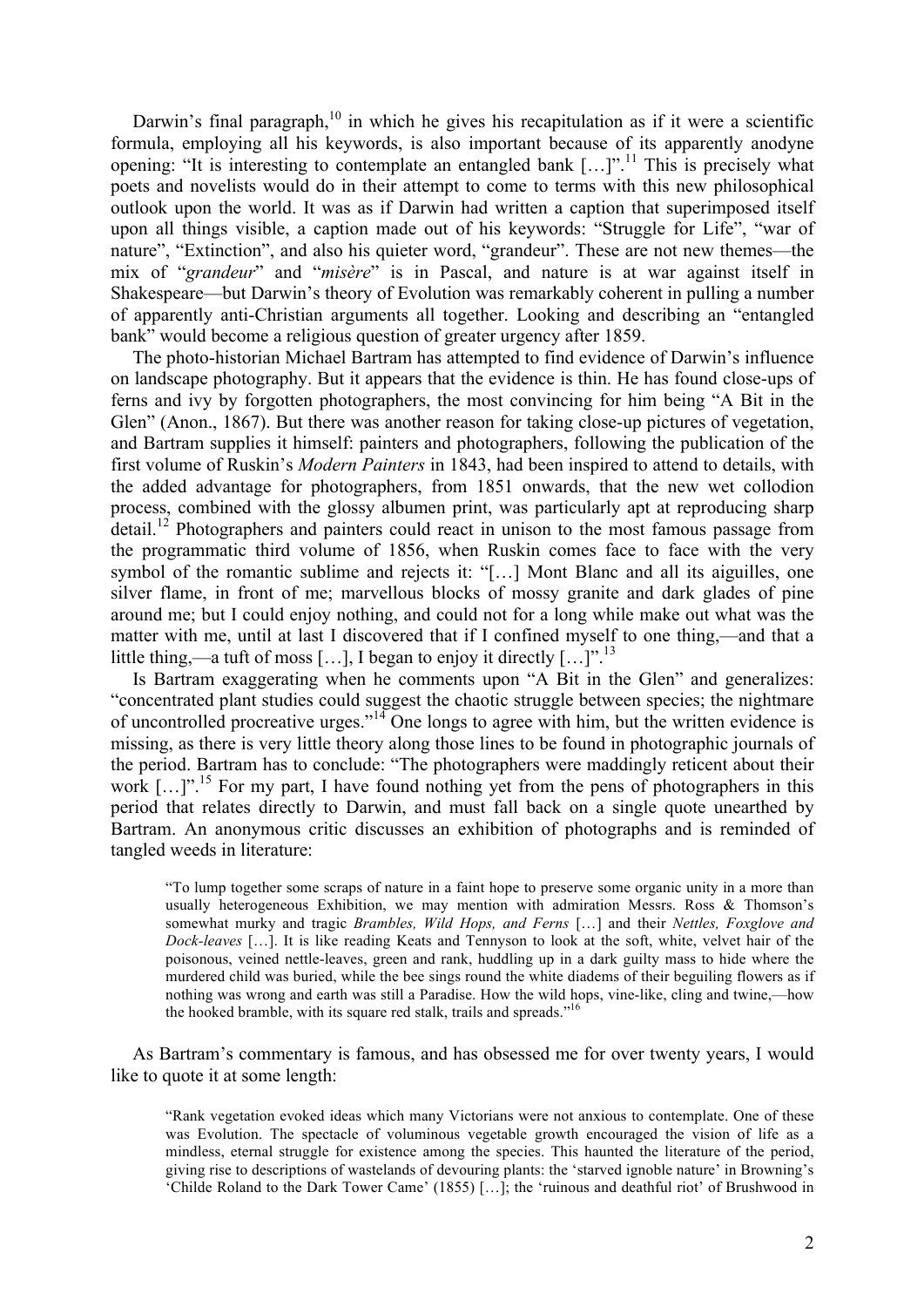*Prosperina* (1875), Ruskin's idiosyncratic study of flowers. In Ruskin's vision, as in Browning's and that of the *Athenaeum* photography critic, nature is tainted. Thorns strangle each other, holly collects in 'choked stragglings'; the bramble and the rose are dead […]".<sup>17</sup>

Whether or not photographers were able to communicate their praise, misgivings or doubts concerning Darwin's theory of Evolution, it remains true that the natural sciences flourished in the nineteenth century and that the middle classes, painters and writers, took an amateur interest in geology, botany, entomology, and, more generally, in looking at nature. By the time Thomas Hardy started publishing his novels, the initial shock waves of Darwinism had quieted down, as indeed Darwin himself had toned down his book in successive editions. But Hardy wrote of himself that "As a young man he had been among the earliest acclaimers of *The Origin of Species*".<sup>18</sup> So how well does Nature fare in Hardy?

Darwinian descriptions are to be found, one of the most remarkable being in *The Woodlanders* at the start of winter:

"On older trees […] huge lobes of fungi grew like lungs. Here, as everywhere, the Unfulfilled Intention, which makes life what it is, was as obvious as it could be among the depraved crowds of a city slum. The leaf was deformed, the curve was crippled, the taper was interrupted; the lichen ate the vigour of the stalk, and the ivy slowly strangled to death the promising sapling."<sup>19</sup>

Hardy's novels include figures who play the role of the "promising sapling". In *The Woodlanders*, it is the secondary character, Marty South. In the "Struggle for Life" she is not killed outright like Giles Winterbourne, but "slowly strangled" by machinations that leave no room for her. And yet it is with her that the novel starts and finishes, thus giving her more memorability, more visibility, than her mainly passive role in the story would otherwise have given her. And she remains curiously present in the reader's mind all through the novel simply because she is so lengthily spied upon through the window of her home in the first two chapters, sitting next to her coffin-stool.

Hardy was not necessarily inspired by photography when he composed the dozens of scenes in which one character looks on another without being seen. The picture of Marty seen by Mister Percomb is compared to an Impressionist painting: "In her present beholder's mind the scene formed by the girlish spar-maker composed itself into an impression-picture of extremest type, wherein the girl's hair alone, as the focus of observation, was depicted with intensity and distinctness, while her face, shoulders, hands, and figure in general were a blurred mass of unimportant detail lost in haze and obscurity."<sup>20</sup> The aesthetic happens also to conform to Peter Henry Emerson's "differential focusing" (selective focusing without stopping down), but Hardy does not allude to it. Hardy is much more concerned with the warm human eye and with subjective viewpoint.<sup>21</sup> In *Tess*, the milkmaids, their faces warmed by the setting sun, look warmly on Angel Clare from their window, being all three in love with him, and when Angel Clare spies Tess from beneath his cow, he falls in love with her.<sup>22</sup>

The two most memorable scenes in Hardy involving a main character at a key moment in the story finding themselves face to face with Nature are in *Far from the Madding Crowd* and *A Pair of Blue Eyes*. In the former, Bathsheba has just lived the most painful moment of her life, seeing her husband kiss the corpse of Fanny Robin, and being told that she is nothing to him. She runs out of the door into the night and the chapter ends. We next discover her wandering aimlessly; she takes refuge in a thicket, a brake of fern, and sinks down "upon a tangled couch of fronds and stems" and partially sleeps till the morning.<sup>23</sup> It is with her waking that we are concerned. She comes to consciousness almost like a small animal, recognising one thing at a time, one paragraph at a time, in a list that looks like a poem:

<sup>&</sup>quot;A coarse-throated chatter was the first sound. It was a sparrow just waking.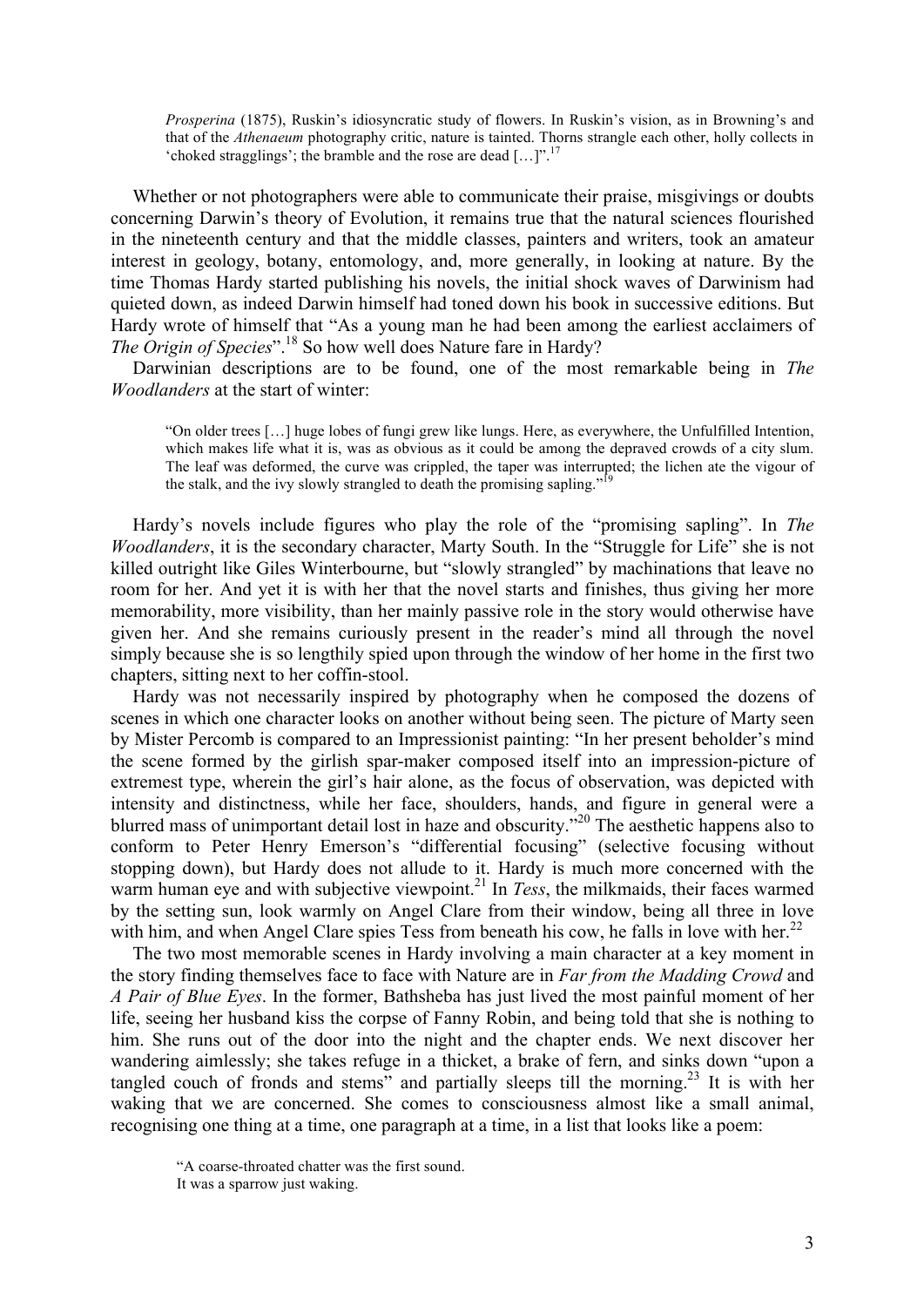Next: 'Chee-weeze-weeze-weeze!' from another retreat. It was a finch. Third: 'Tink-tink-tink-tink-a-chink!' from the hedge. It was a robin. 'Chuck-chuck-chuck!' overhead. A squirrel. Then, from the road, 'With my ra-ta-ta, and my rum-tum-tum!' It was a ploughboy."<sup>24</sup>

Her memory returns, but still she sits, hiding even from a schoolboy. The long description of the countryside that follows, which ought to be quoted in its entirety, is structured in such a way as to suggest a fall from a garden paradise to a pit in hell. It starts with the day just dawning, red and yellow petals in her lap, her horses drinking, then she is transfixed by the sight of the dismal swamp, from whose "poisonous coat seemed to be exhaled the essences of evil things in the earth, and in the waters under the earth".<sup>25</sup> Why is this scene, during which nothing happens, as memorable as all the shouting and screaming around the body of poor dead Fanny? Perhaps the question is: how has Hardy built up an image of Nature from one novel to the next, as if it were a recurring character?

The second key scene is possibly the most famous "cliff-hanger" of all time.<sup>26</sup> Mr Knight, having tried to rescue his hat, finds himself on the slope above the precipice, unable to get back, and has to cling on for dear life for over thirteen pages whilst Elfride runs for help, so he thinks, for she is actually stripping off that her clothes might make a rope, and will save him and so link their destinies together, to the detriment of one Stephen Smith:

"By one of those familiar conjunctions of things wherewith the inanimate world baits the mind of man when he pauses in moments of suspense, opposite Knight's eyes was an embedded fossil, standing forth in low relief from the rock. It was a creature with eyes. The eyes, dead and turned to stone, were even now regarding him. It was one of the early crustaceans called Trilobites. […] Knight was a fair geologist [...]. Time closed up like a fan before him."<sup>27</sup>

Knight then pictures for himself the whole history of evolution, one extinct species replacing another, and foresees his own extinction. Hardy does not go all the way to suggest the extinction of Man; the Hardyesque detail is the dead eye.

A typical Hardy scene involves one character being able to spy on another. Such a scene resolves itself naturally enough either when one or another character departs or when the passive character looks back (Tess becomes aware that Angel is looking at her). The scene with Knight like the one with Bathsheba, and other scenes involving a character simply looking, at a heath or some other corner of nature, are the same kind of scene, since they are asking the question: does nature look back? Is there an "eye" in nature, other than the dead eye of fossils or the malignant "eye" of the round swamp? Is the natural world animate? Is there an author behind the Book? Is there a Book? Is there any pattern at all? Any intelligence? The answer for Hardy was clearly "No", and we know his hostility to Christian ideas, so the question was really: how to face such a reality. And the real answer was by portraying a natural world that was not so much hostile as impassive. To convert the wide world into an Egdon Heath and to have like Yeobright "A consciousness of a vast impassivity in all which lay around him".<sup>28</sup> The theme of the impassivity of nature is everywhere in Hardy; it is the climax of any description, the final truth too awful to stomach. And so the sap will pound, the seasons change, nature will appear beautiful and plentiful meanwhile. Nature will "smile". Nature will "sleep". Nature seems to "pause". And Hardy's characters wander in and look on, like Grace Melbury before the sleeping Fitzpiers, impressed; but when Grace turns to the bell-pull, she sees him in the "glass", that is to say the mirror:

<sup>&</sup>quot;An indescribable thrill passed through her as she perceived that the eyes of the reflected image were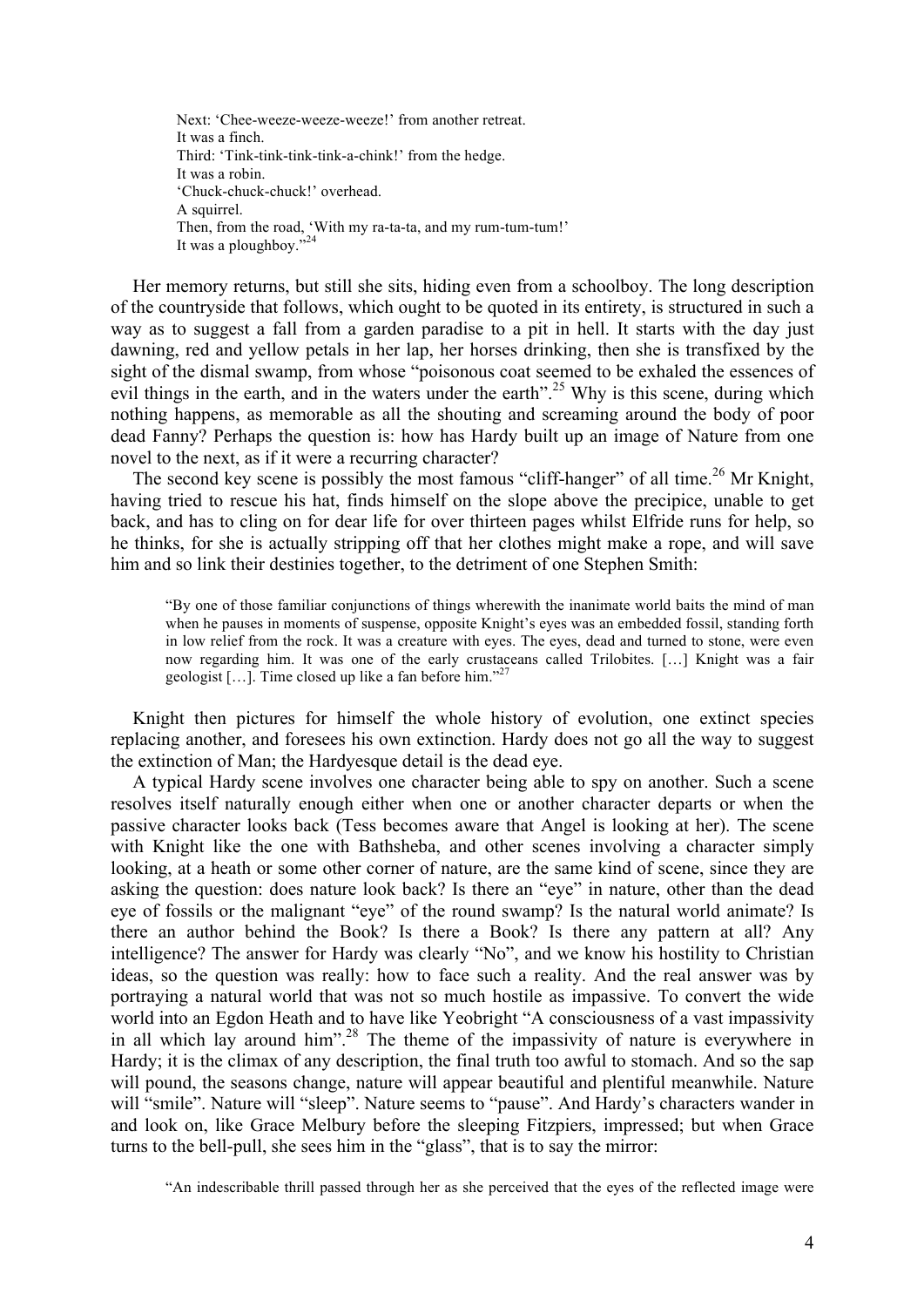open, gazing wonderingly at her. Under the curious unexpectedness of the sight she became as if spellbound, almost powerless to turn her head and regard the original. However, by an effort she did turn, when there he lay asleep the same as before. […] In the reflection from the mirror which Grace had beheld there was no mystery; he had opened his eyes for a few moments, but had immediately relapsed into unconsciousness, if indeed he had ever been positively awake."29

It is a curious scene. Easily forgotten by the reader since the episode with the mirror has no consequences. It is as if Hardy could not avoid holding up a mirror to life that breathes but does not react, and seeing therein an eye that sees but does not see. What is seen in the "glass" is the human equivalent to the natural world. An "unconscious portrait", to borrow the expression Hardy employed for the photographic portrait in *Desperate Remedies*. <sup>30</sup> The illusion of an eye that looks back, and that shocks in making us aware of ourselves.

To be seen when we think we are alone in the world, to be aware of our mortality, our fragility, our dependency on others, our place *within* nature, such are the metaphysical and emotional crests in the groundswell of Hardy's stories, after the earthquake caused by the publication of *The Origin of Species*. The twin feelings of horror and beauty were caused by studying nature, and as the poison and the cure are often the same plant, so too the anguish of an "existential" fear provoked by the spectacle of the natural world is counterbalanced in Hardy by a vision of the countryside seen through warm eyes. The beauty and the mortality are one, but in motion like a point on a wave. And so Hardy continued to walk with his telescope, to see through a glass eye, to observe the land in its local particulars, and to present what he believed to be an unchristian world in the ebb and flow of visual beauty and visual despair.

> Paul Edwards CHCSC (EA 2448)

## **To quote this article:**

Paul Edwards, "Face to face with nature: Hardy, Darwin and photography in key scenes", in *Key Scenes*, special issue of *Cahiers Charles V* (2010), published on Phlit 11/04/2012, url : http://phlit.org/press/?p=971.

## **NOTES**

 $\overline{a}$ 

<sup>1</sup> This essay was first published in *Key* Scenes, special issue of Cahiers Charles V (2010). A broader study of Hardy and photography is proposed *in* Paul Edwards, *Soleil noir. Photographie et littérature*, Presses Universitaires de Rennes, Rennes, 2008, pp. 139-152.

<sup>&</sup>lt;sup>2</sup> Lea's tome also contains the "Map of the Wessex of the Novels and Poems" and the Hardy catalogue that are to be found in all 23 volumes of the Wessex Edition.

<sup>3</sup> Hermann Lea, *Thomas Hardy's Wessex*, Macmillan, London, 1913, pp. 293 and 445-446 respectively.

<sup>&</sup>lt;sup>4</sup> *Tess of the d'Urbervilles* (1891), Wessex Edition (1912), Macmillan, London, 1927, chapter XIV, p. 111.<br><sup>5</sup> For example, the scene in Dickens' *Dombey and Son* when Dombey throws his daughter out of his house.

<sup>6</sup> Quoted in the *Portable Victorian Reader*, edited by Gordon S. Haight, Penguin, Harmondsworth, 1976, p. 497.

<sup>7</sup> Robert Browning, "Easter-Day" (1850), *The Poems*, edited by Pettigrew and Thomas J. Collins, Penguin, Harmondsworth, 1981, p. 499. Browning is of course quoting Romans 8, 22.

<sup>8</sup> Charles Darwin, *The Origin of Species* (1859), edited by J.W. Burrow, Penguin, Harmondsworth, 1985, p. 520. <sup>9</sup> *Ibid*., p. 69.

 $10$  "It is interesting to contemplate an entangled bank, clothed with many plants of many kinds, with birds singing on the bushes, with various insects flitting about, and with worms crawling through the damp earth, and to reflect that these elaborately constructed forms, so different from each other, and dependent on each other in so complex a manner, have all been produced by laws acting around us. These laws, taken in the largest sense,